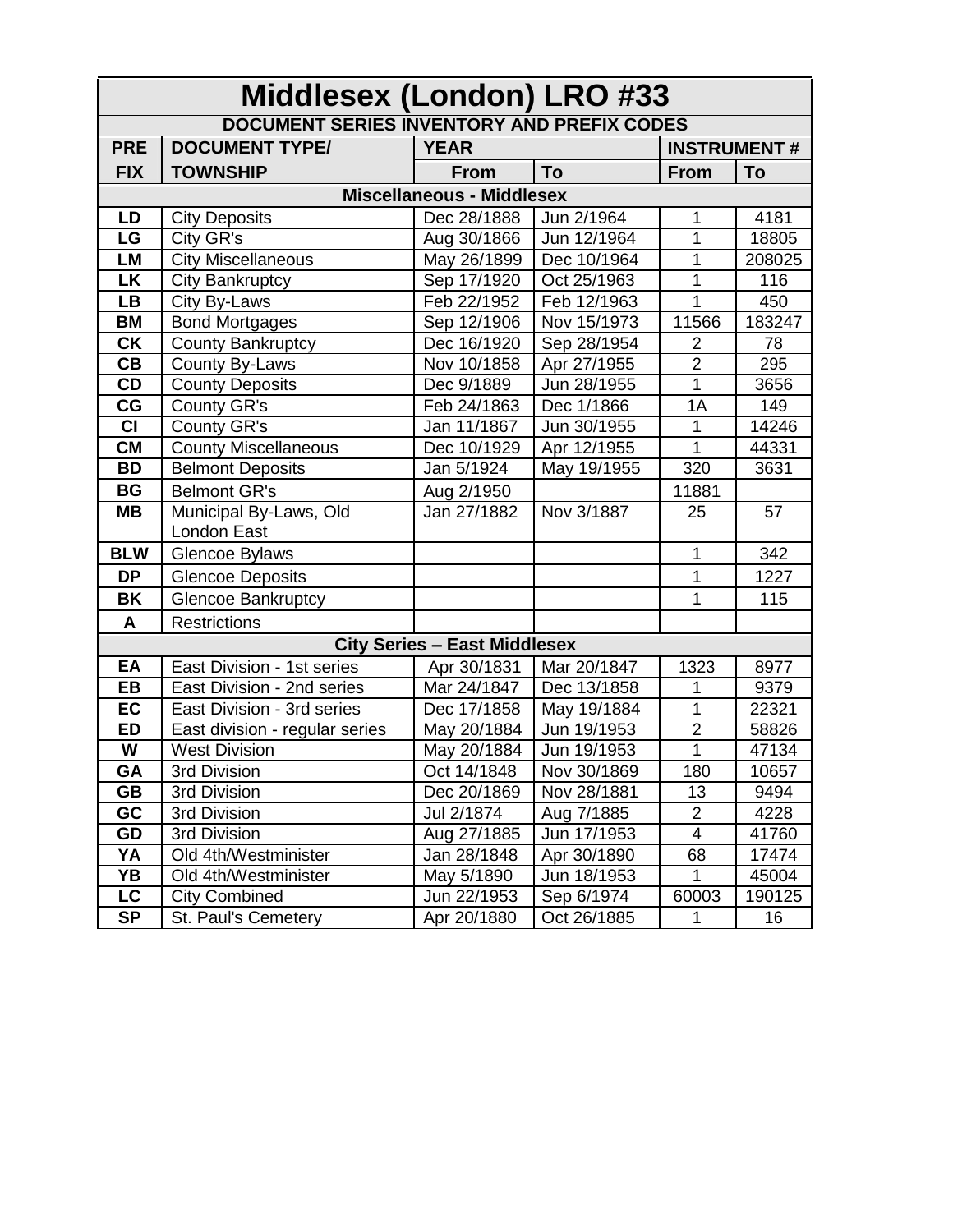| <b>DOCUMENT SERIES INVENTORY AND PREFIX CODES</b> |                               |             |                    |                  |        |  |  |  |  |
|---------------------------------------------------|-------------------------------|-------------|--------------------|------------------|--------|--|--|--|--|
| <b>PREFIX</b>                                     | <b>DOCUMENT TYPE/</b>         | <b>YEAR</b> | <b>INSTRUMENT#</b> |                  |        |  |  |  |  |
|                                                   |                               | <b>From</b> | To                 | <b>From</b>      | To     |  |  |  |  |
| <b>County Series - East Middlesex</b>             |                               |             |                    |                  |        |  |  |  |  |
| <b>AC</b>                                         | Ailsa Craig                   | Apr 25/1861 | Jun 16/1955        | $\mathbf{1}$     | 2516   |  |  |  |  |
| <b>BN</b>                                         | <b>Belmont in North</b>       | Feb 19/1894 | May 30/1955        | 10941            | 24695  |  |  |  |  |
|                                                   | <b>Dorchester</b>             |             |                    |                  |        |  |  |  |  |
| <b>BW</b>                                         | <b>Belmont in Westminster</b> | Jun 6/1849  | Jun 8/1966         | 196              | 234558 |  |  |  |  |
| BI                                                | <b>Biddulph</b>               | Jul 15/1839 | Jun 24/1955        | 1                | 14028  |  |  |  |  |
| <b>ND</b>                                         | North Dorchester              | Apr 13/1803 | Mar 18/1847        | 11               | 8974   |  |  |  |  |
| <b>NE</b>                                         | North Dorchester              | Mar 23/1847 | Jun 30/1955        | $\mathbf{1}$     | 24733  |  |  |  |  |
| <b>WT</b>                                         | <b>Westminister Township</b>  | Dec 2/1819  | Mar 3/1847         | 244              | 8925   |  |  |  |  |
| <b>WU</b>                                         | <b>Westminister Township</b>  | Apr 3/1847  | Jun 30/1955        | 1                | 60636  |  |  |  |  |
| PA                                                | Petersville                   | Apr 25/1814 | Mar 17/1847        | 137              | 8971   |  |  |  |  |
| PB                                                | Petersville                   | Jun 18/1850 | Apr 13/1858        | 422              | 8952   |  |  |  |  |
| <b>PC</b>                                         | Petersville                   | Jul 2/1874  | Dec 16/1897        | $\overline{2}$   | 2774   |  |  |  |  |
| <b>LM</b>                                         | Lucan & Marystown             | Jun 2/1855  | Oct 19/1867        | 1                | 220    |  |  |  |  |
| LU                                                | Lucan                         | Jan 6/1872  | Jun 30/1955        | $\overline{1}$   | 3700   |  |  |  |  |
| <b>TL</b>                                         | Town of London                | Jun 23/1834 | Dec 9/1858         | $\frac{1}{2209}$ | 9372   |  |  |  |  |
| <b>TM</b>                                         | Town of London                | Apr 22/1833 | May 1/1845         | 1874             | 7408   |  |  |  |  |
| LW                                                | London Township               | Mar 31/1859 | May 30/1874        | 5328             | 4202   |  |  |  |  |
| <b>LX</b>                                         | London Township               | Mar 27/1847 | Dec 13/1869        | 1                | 10679  |  |  |  |  |
| <b>LY</b>                                         | London Township               | Dec 13/1869 | Jun 30/1955        | 1                | 71795  |  |  |  |  |
| <b>EL</b>                                         | East London                   | Jan 11/1913 | Jun 30/1955        | 1                | 44791  |  |  |  |  |
| I.                                                | Ireland                       | Aug 20/1853 | Oct 16/1867        | 1                | 235    |  |  |  |  |
| <b>WN</b>                                         | <b>West Nissouri</b>          | Jul 9/1821  | Mar 2/1847         | 768              | 7426   |  |  |  |  |
| <b>WO</b>                                         | <b>West Nissouri</b>          | May 3/1847  | Jan 26/1852        | 1                | 4310   |  |  |  |  |
| <b>WP</b>                                         | <b>West Nissouri</b>          | Jan 12/1852 | Jun 22/1955        | $\overline{1}$   | 17712  |  |  |  |  |
| LO                                                | Lobo Township                 | Jul 23/1821 | Mar 10/1847        | 325              | 8932   |  |  |  |  |
| LQ                                                | Lobo Township                 | Apr 17/1847 | Jun 30/1955        | 1                | 16051  |  |  |  |  |
| <b>OW</b>                                         | <b>Old Williams</b>           | Mar 28/1834 | Feb 3/1836         | 2097             | 2829   |  |  |  |  |
| OX                                                | Old Williams                  | Jun 23/1835 | Feb 10/1847        | 6                | 8867   |  |  |  |  |
| <b>OY</b>                                         | Old Williams                  | Sep 11/1847 | Dec 23/1862        | 1                | 2011   |  |  |  |  |
| <b>WW</b>                                         | <b>West Williams</b>          | Jan 19/1863 | Jun 20/1955        | 1                | 10531  |  |  |  |  |
| EW                                                | <b>East Williams</b>          | Jan 22/1863 | Jun 20/1955        | 1                | 8588   |  |  |  |  |
| <b>PH</b>                                         | Parkhill                      | Jan 3/1872  | Jun 17/1955        | $\overline{2}$   | 7430   |  |  |  |  |
| MG                                                | McGillivray                   | Jun 17/1840 | Feb 9/1847         | 322              | 1118   |  |  |  |  |
| MН                                                | McGillivray                   | May 10/1847 | Jun 19/1857        | $\mathbf{1}$     | 500    |  |  |  |  |
| ΜI                                                | McGillivray                   | Jan 20/1857 | Jan 19/1861        | $\mathbf{1}$     | 1292   |  |  |  |  |
| <b>MJ</b>                                         | McGillivray                   | Apr 12/1860 | Jun 30/1955        | $\overline{2}$   | 18329  |  |  |  |  |